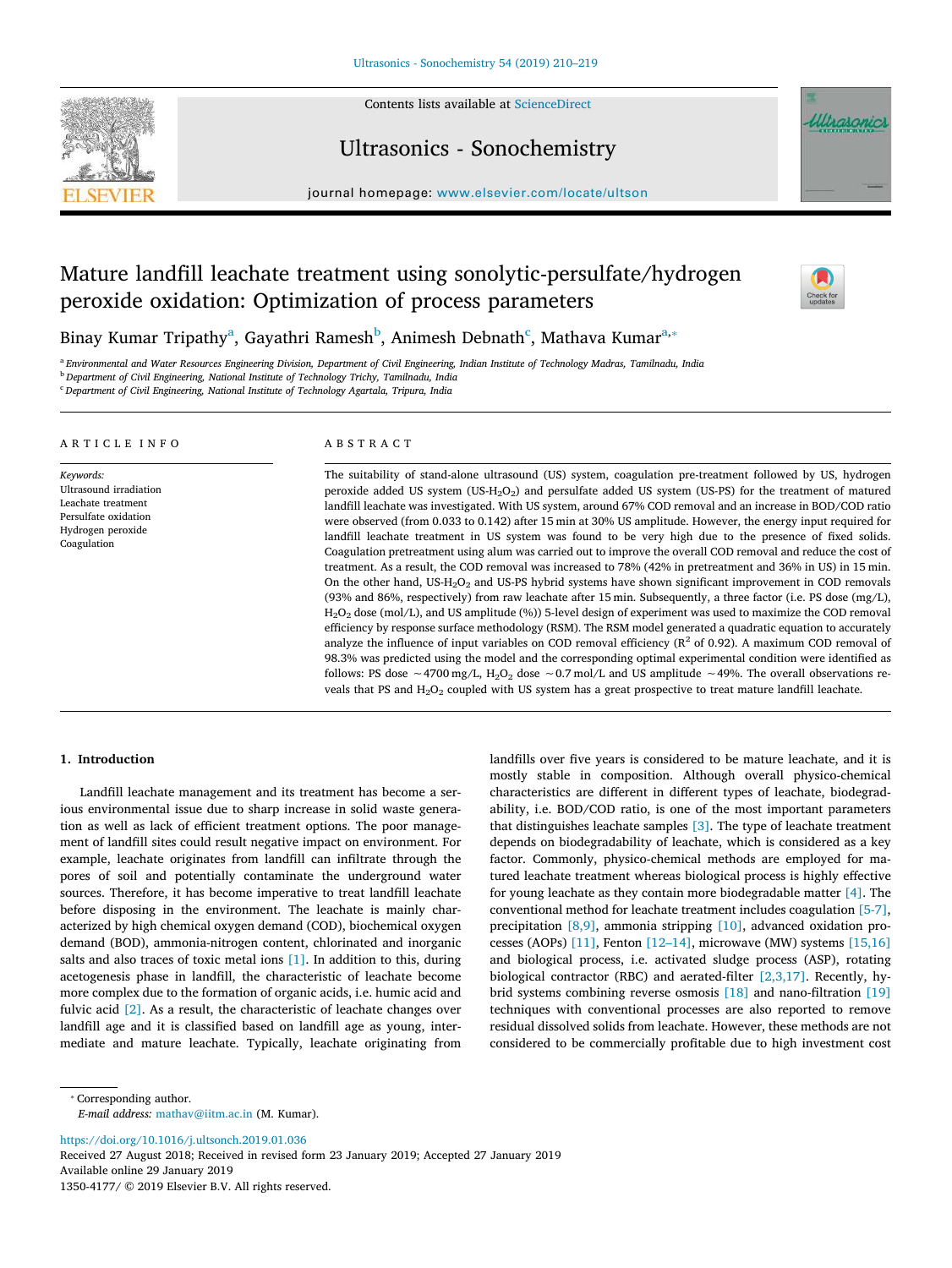#### [\[1\].](#page-8-0)

Ultrasound (US) irradiation is considered to be a potential physicochemical process, which has been used recently in many wastewater and landfill leachate treatment. US system uses high energy sonic beam to degrade organic pollutant by bubble cavitation, which occurs when liquid molecules are irradiated by high intensity US wave [\[20,21\]](#page-9-8). Moreover, cavitation effect generates hydroxyl radicals, which has additional effect on the degradation of organic matter present in leachate. In addition, thermal effects are observed inside cavities due to US irradiation. Several studies reported that US irradiation is successful in removing COD and improving the biodegradability of landfill leachate [\[20,22,23\].](#page-9-8) Although the application of US irradiation for landfill leachate have been reported by several researchers, reports on application of US system coupled with powerful oxidants like hydrogen peroxide  $(H<sub>2</sub>O<sub>2</sub>)$  and persulfate (PS) are scanty. PS is known as a strong oxidant due to its high redox potential of 2.01 V. Upon activation, it produces SO<sub>4</sub> and OH radicals which are even more dominant for contaminant degradation due to higher redox potentials (2.6 V and 2.8 V, respectively)  $[24]$ . In presence of US irradiation, both  $H_2O_2$  and PS can generate intermediate radicals, which act as powerful oxidants to oxidize the pollutants available in leachate and thereby enhancing the treatment efficacy [\[25,26\].](#page-9-10) Moreover, PS radical performs better when thermally activated with US or MW irradiation and results in better organic removal due to generation of free radicals. The mechanism for generation of free radicals from  $H_2O_2$  and PS upon US irradiation is shown in Eqs.  $(1)$  to  $(4)$ .

<span id="page-1-0"></span> $H_2O_2$  + ultrasonic energy  $\rightarrow$  OH (1)

$$
H_2O_2 + OH \rightarrow HO_2 + H_2O \tag{2}
$$

$$
HO_2 + OH \rightarrow H_2 O + O_2 \tag{3}
$$

<span id="page-1-2"></span>
$$
S_2O_8^{2-} + \text{heat}/UV/US \rightarrow 2SO_4 \tag{4}
$$

On the other hand, several experimental parameters can influence the landfill leachate treatment in terms of COD removal. Conventionally, sensitivity of each experimental parameter on output is analyzed manually through one factor variable approach. This process becomes tedious when the treatment process involves multiple parameters. In addition, the simultaneous interaction of input variables on the output cannot be analyzed properly with one factor variable approach. Popular optimization tools like response surface methodology (RSM) can be used efficiently to overcome this drawback [\[27\].](#page-9-11) RSM optimization tool can be characterized by the combination of mathematical and statistical techniques and used widely to fit the experimental data through a polynomial equation. This technique can be used proficiently to model any experimental process where the output is affected by multiple input variables [\[28\]](#page-9-12).

The major aims of this investigation are (a) to analyze the prospect US irradiation for the treatment of toxic landfill leachate in terms of COD removal with and without pretreatment, i.e. coagulation, and (b) to quantify the effect of US on biodegradability of leachate (i.e. measurement of BOD/COD ratio). In addition, the applicability of US with  $H<sub>2</sub>O<sub>2</sub>$  and US with PS systems were also investigated systematically with respect to several experimental parameters and their performances were compared. Finally, the RSM based optimization tool was used to optimize the experimental parameters so as to maximize the COD removal.

### **2. Materials and methods**

#### *2.1. Landfill leachate and chemicals*

The landfill leachate was collected from Perungudi dump yard located in Chennai, Tamilnadu, India. The landfill dump site is operational for 15 years and now is on the verge of closure. The

<span id="page-1-1"></span>**Table 1**

| Physico-chemical characteristics of matured landfill leachate. |  |
|----------------------------------------------------------------|--|
|----------------------------------------------------------------|--|

| Parameters          | Unit       | Value |
|---------------------|------------|-------|
| pH                  |            | 6.61  |
| Turbidity           | <b>NTU</b> | 73    |
| Alkalinity          | mg/L       | 6300  |
| <b>Total Solids</b> | mg/L       | 8900  |
| <b>TDS</b>          | mg/L       | 8000  |
| TSS                 | mg/L       | 900   |
| TFS                 | mg/L       | 5100  |
| <b>BOD</b>          | mg/L       | 80    |
| COD                 | mg/L       | 2240  |
| BOD/COD             |            | 0.036 |
| $Cl^-$              | mg/L       | 4298  |
| NH <sub>3</sub>     | mg/L       | 2293  |
| $NO_2^-$            | mg/L       | 0.14  |
| $NO_3^-$            | mg/L       | 86.4  |
| TN                  | mg/L       | 2380  |
| TN/COD              | -          | 1.063 |
| $\text{Zn}^{2+}$    | mg/L       | 0.2   |
| $Cu2+$              | mg/L       | 0.61  |
| $Mn^{2+}$           | mg/L       | 2.31  |
| $Pb^{2+}$           | mg/L       | 1.548 |
| $Cr^{2+}$           | mg/L       | 0.2   |
|                     |            |       |

characteristics of raw leachate are shown in [Table 1.](#page-1-1) The leachate sample shows high COD, total solids (TS) and total nitrogen (TN) content of 2240, 8900 and 2280 mg/L, respectively. Poor biodegradability and mature nature of the leachate sample was confirmed from the low BOD/COD ratio (i.e. 0.033). This unfavorable BOD/COD ratio makes the sample unsuitable for biological treatment too. Analytical grade chemicals were used in this investigation without any refinement. Potassium persulfate was purchased from Merck chemical (India), hydrogen peroxide and alum were purchased from Rankem Pvt. Ltd., India.

## *2.2. Experimental methodology*

The whole experimental work was divided into four parts, i.e. (a) raw leachate treatment by US alone, (b) raw leachate treatment by combined US-H<sub>2</sub>O<sub>2</sub>-PS system (US treatment in the presence of  $H_2O_2$ and/or PS), (c) coagulation pre-treatment followed by US alone treatment and (d) optimization experiment using RSM. A commercial ultrasonic probe instrument (Labman Pro-150) was used as the source of US irradiation. The instrument has power rating of 150 W and frequency of 20 kHz with an adjustable pulse of 1 to 10 sec and an operating voltage corresponding to 230 V and 50 Hz. The amplitude of ultrasonic probe reactor (measured as % of total power) and irradiation time were adjusted as per experimental conditions. For all batch experiments, a leachate sample of 50 mL was taken in 100 mL glass vessel and was kept in the reactor for predetermined time at particular pre-set amplitude. Initially, US alone experiment was conducted using 50 mL raw leachate sample for 15 min and subsequently, the US alone experiment was repeated under similar condition after pre-treatment of leachate, i.e. coagulation using alum. In the coagulation study, the optimum alum dosage was determined by jar test by varying its dosage from 200 mg/L to 2000 mg/L.

In order to understand the presence of oxidant on US treatment, PS (100 mg/L to 2500 mg/L) and  $H_2O_2$  (0.1 mol/L to 1 mol/L) were added into the system, mixed rigorously and immediately, the US experiments were performed at 30% amplitude. Moreover, the effect of initial pH of leachate (3.5–9.5) on COD removal efficiency in combined treatment was also investigated. The solution pH was adjusted to desired level using dilute  $H_2SO_4/NaOH$  solution. From all batch experiments, the samples were collected at different time intervals, i.e. 2, 5, 10 and 15 min, and were analysed for various parameters.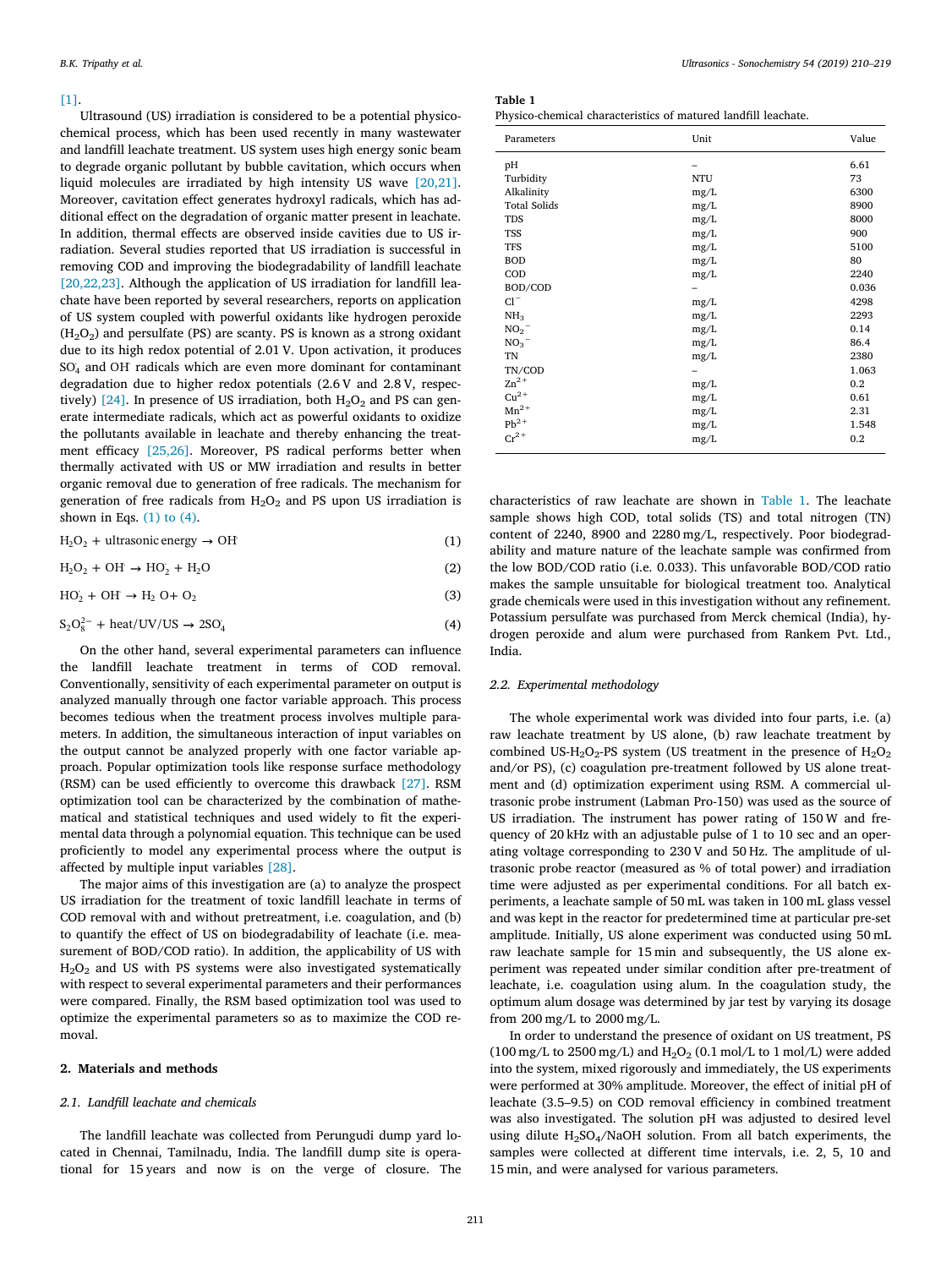#### *2.3. Analytical methods*

The COD measurement was carried out with closed reflux method as per APHA Standard Method [\[29\]](#page-9-13) using HACH digester (heating at 150 °C for 2h). The pH of the leachate sample was measured using digital pH meter (Eutech PC700, Singapore) and the solids were measured by gravimetric analysis. The BOD of the sample was measured as per APHA Standard Method [\[29\]](#page-9-13) (5 day BOD incubated at 20 °C) and the turbidity was measured using digital turbidity meter (HACH 2100P, USA). The various metals present in leachate sample were quantified using atomic absorption spectroscopy (AAS) (Perkin Elmer analyst 500). The nitrogen species (ammonium and nitrate) were determined by spectrophotometrically using UV spectrophotometer (Shimadzu UV-1800, Japan) at 640 nm and 220 nm, respectively.

## *2.4. Response surface methodology based optimization*

The RSM technique is used to simultaneously optimize the experimental parameters so as to maximize the COD removal from leachate. For optimization, a three-factor 5-level central composite design (CCD) approach as reported earlier was used [\[30\]](#page-9-14) and the combination of experiments designed by CCD is shown in [Table 2.](#page-2-0) A total of 20 experimental runs were performed for this study to analyze the effect of independent variables, i.e. US-amplitude, PS dose and  $H_2O_2$  dose in the combined system on COD removal efficiency. The time of US irradiation was taken as 5 min for all the experiments.

## **3. Results and discussion**

#### *3.1. Leachate treatment by coagulation*

The leachate pretreatment, i.e. coagulation, was carried out with alum and it was proved to be effective in removing turbidity and solids from leachate. Jar test was performed to accomplish the optimum coagulant dose and the optimum dose was found to be 1.8 g/L and TSS was also removed effectively at the same dose [\(Fig. 1\(](#page-3-0)a)). The

## <span id="page-2-0"></span>**Table 2**

|  |  |  |  | CCD Experiment in combined US-PS- $H_2O_2$ system. |  |
|--|--|--|--|----------------------------------------------------|--|
|--|--|--|--|----------------------------------------------------|--|

| Factors                       | Levels    |         |             |                                        |
|-------------------------------|-----------|---------|-------------|----------------------------------------|
|                               | $-\alpha$ |         | Central (0) | $+\alpha$                              |
| $X_1$ : PS dose $(mg/L)$      | 100       | 2550    |             | 5000                                   |
| $X_2$ : $H_2O_2$ dose (mol/L) | 0.2       | 0.6     |             | $\mathbf{1}$                           |
| $X_3$ : US amplitude (%)      | 5         | 27.5    |             | 50                                     |
| Run                           | Factors   |         |             | <b>Experimental COD</b><br>removal (%) |
|                               | $X_1$     | $X_2$   | $X_3$       |                                        |
| 1                             | 4006.78   | 0.28243 | 14.1214     | 72.3                                   |
| $\overline{2}$                | 4006.78   | 0.81757 | 14.1214     | 83.4                                   |
| 3                             | 2550.00   | 0.10000 | 27.5000     | 67.99                                  |
| 4                             | 2550.00   | 0.55000 | 27.5000     | 77.8                                   |
| 5                             | 2550.00   | 0.55000 | 27.5000     | 76.37                                  |
| 6                             | 5000.00   | 0.55000 | 27.5000     | 86.2                                   |
| 7                             | 2550.00   | 0.55000 | 27.5000     | 77.8                                   |
| 8                             | 1093.22   | 0.28243 | 40.8786     | 71.16                                  |
| 9                             | 100.00    | 0.55000 | 27.5000     | 75.45                                  |
| 10                            | 2550.00   | 1.00000 | 27.5000     | 79.5                                   |
| 11                            | 2550.00   | 0.55000 | 27.5000     | 79.5                                   |
| 12                            | 2550.00   | 0.55000 | 27.5000     | 77.8                                   |
| 13                            | 1093.22   | 0.28243 | 14.1214     | 73.24                                  |
| 14                            | 4006.78   | 0.28243 | 40.8786     | 79.6                                   |
| 15                            | 1093.22   | 0.81757 | 40.8786     | 82.84                                  |
| 16                            | 2550.00   | 0.55000 | 50.0000     | 80.1                                   |
| 17                            | 1093.22   | 0.81757 | 14.1214     | 77.8                                   |
| 18                            | 2550.00   | 0.55000 | 27.5000     | 77.8                                   |
| 19                            | 2550      | 0.55    | 5.0         | 66.7                                   |
| 20                            | 4006.78   | 0.81757 | 40.8786     | 94.5                                   |

mechanism of coagulation was observed to be sweep coagulation and not by charge neutralization. Charge neutralization was not effective due to the presence of high amount of chloride ion, which might have already neutralized the aluminum ions; therefore, it was anticipated that there might be less chance for the formation of flocs. However, at higher dose of alum sweep coagulation was able to remove solid and reduce turbidity. In addition to this, COD was also found to be removed along with solids [\(Fig. 1\(](#page-3-0)b)). The maximum COD removal was observed to be 42% at alum dose of 1.8 g/L. Some previous studies also reported that coagulation can be used efficiently in stabilizing old landfill leachate as a pretreatment technique prior to biological processes or as a final polishing step. Coagulants such as alum or lime can provide moderate COD removal of 10–40% [\[2\]](#page-8-1).

#### *3.2. US alone system*

#### *3.2.1. Effect of ultrasound power*

Initially, the US alone experiment was conducted at 30% amplitude to estimate the optimum time of US process and the outcome are shown in [Fig. 2](#page-3-1). The COD removal was found to increase with irradiation time. A COD removal efficiency of 42% and 65% was observed at the end of 5 min and 15 min of US alone experiment, respectively. For a comparative purpose and to find out the effect of US amplitude on COD removal, the US alone experiment was repeated at 5 min US irradiation time under an amplitude range of 5–50% and the result are shown in [Fig. 3.](#page-4-0) The US amplitude affects the COD removal efficiency and with increase in amplitude the removal efficiency increases. Highest COD removal of 72% was observed at 50% amplitude. At higher amplitude, more energy is supplied into the solution, which could have increased the cavitation effect [\[31\].](#page-9-15) In US-alone system, the primary mechanism was observed to be bursting of bubble at high intensity US radiation, which is expected to produce thermal degradation of pollutants and evaporation of volatile organic compounds. However, the amplitude of sonicator was not increased beyond 50% due to experimental constraint and moreover, it will increase the overall cost of treatment. Therefore, combined US treatments towards leachate treatment were investigated to reduce treatment time.

#### *3.2.2. Effect on biodegradability*

The biodegradability (BOD/COD ratio) is a major parameter to be considered in leachate treatment. Mostly landfill leachate have high recalcitrant and refractory compound which are difficult to be removed by biological systems. However, US system are known to help in increasing the BOD/COD ratio by degrading most non-biodegradable compounds present in leachate. The increase in BOD/COD with respect to US irradiation time is shown in [Fig. 4.](#page-4-1) Initially, the BOD/COD ratio was 0.033, which was increased to highest value of 0.142 after treating the leachate for 15 min. Similar trends in enhancement of biodegradability due to ultrasonication process was reported earlier [\[20\]](#page-9-8). Ultrasonication process can break complex organic matter present in leachate into simpler compounds due to high thermal energy and cavitation effect. Moreover, US system can be coupled with other biological system for efficient and cost effective leachate treatment solution.

#### *3.2.3. Removal of solids*

The effect of US treatment on total solids (TS), total suspended solids (TSS) and total volatile solids (TVS) was studied during the experiment. The US energy was able to evaporate the volatile organic matter present in leachate as reported by many researchers. However, in this study insignificant amount of TVS was removed due to US energy. [Fig. 5](#page-5-0)(a) shows variation of TS, TFS and TVS with respect to sonication time in US-alone system. TS was decreased to 5900 mg/L from initial concentration of 9000 mg/L (35% removal). The majority to total solid was consisting of chloride ion which could not be removed with US radiation. However, at higher US irradiation time there was a small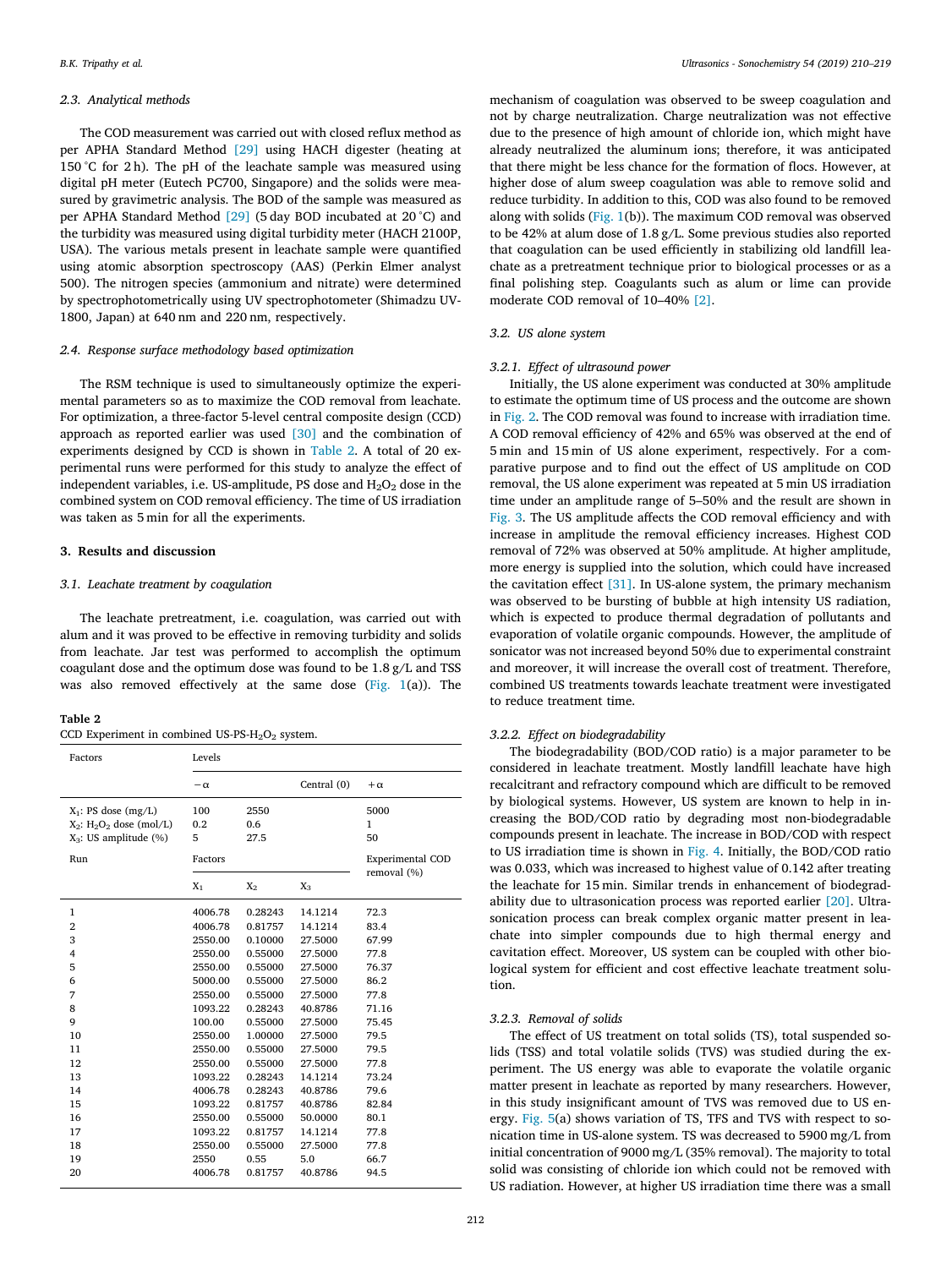<span id="page-3-0"></span>

Fig. 1. Effect of coagulant dose on a) turbidity and TSS removal and b) COD removal from landfill leachate.

decrease in TS mainly due to removal of volatile solids and degradation of organic matter.

#### *3.3. Combined US-oxidant systems*

#### *3.3.1. Effect of US irradiation time*

<span id="page-3-1"></span>In order to reduce leachate treatment time, the US alone system was supplemented with  $H_2O_2$  or PS and the experiment were conducted for 15 min. The results are shown in [Fig. 2.](#page-3-1) It was seen that overall COD removal in combined US-coagulation system was more than US-alone system (i.e. initial COD of 2240 mg/L was reduced to 1280 mg/L by coagulation and subsequently, the US treatment further reduced the COD to 480 mg/L in 15 min). In addition, the effect of pretreatment, i.e. coagulation-flocculation on US system, was studied in this experiment. However, the efficiency of US system was reduced due to pretreatment of landfill leachate. This was happened due to the removal of organic matter from leachate sample in coagulation and subsequently, it has resulted in less availability of US irradiation absorber and less sites for degradation. On the other hand, the combination of US system with oxidant were found to be very efficient. After 15 min of US irradiation,



**Fig. 2.** Comparison of COD removal efficiency in different US systems at 30% amplitude.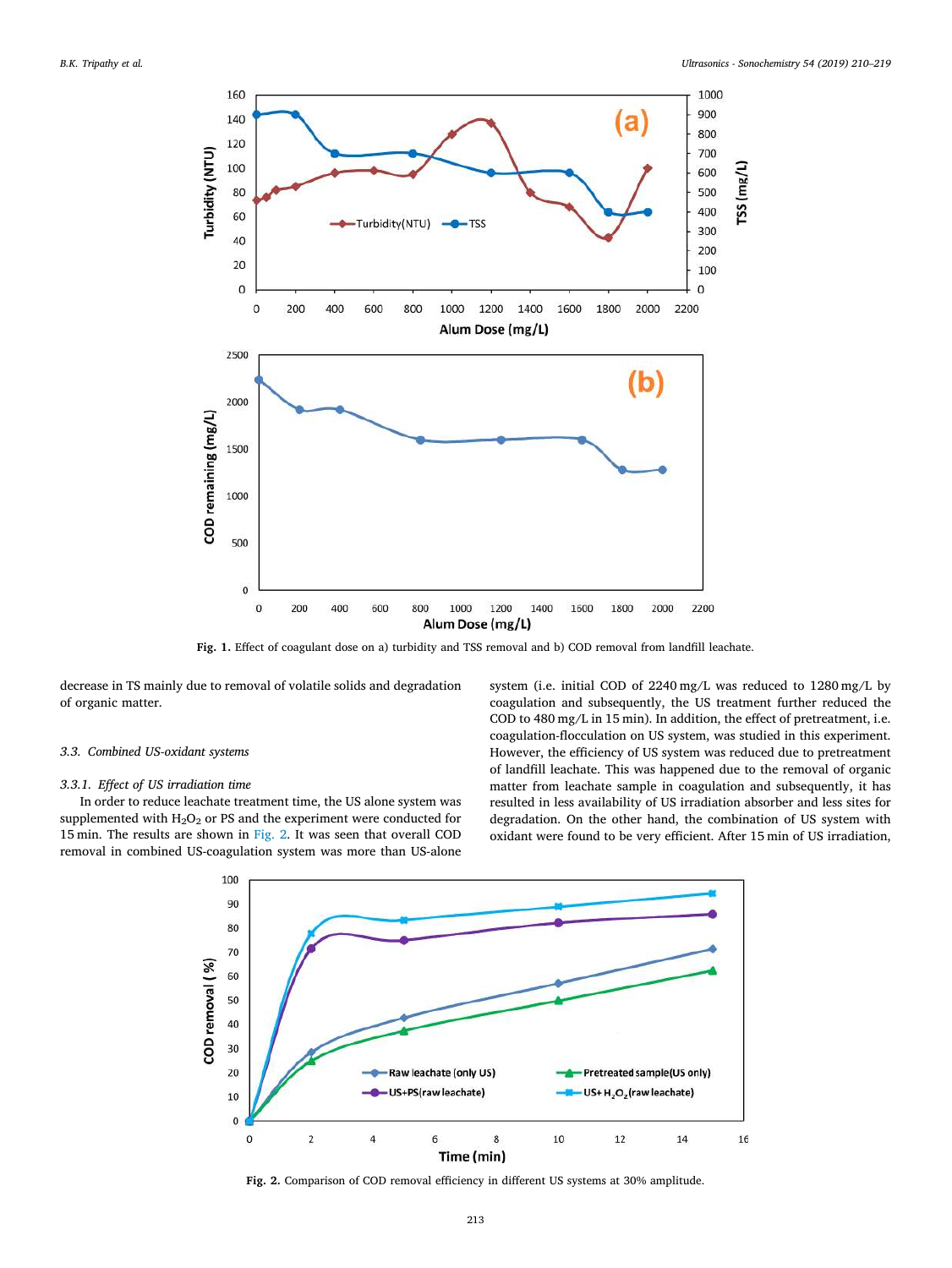<span id="page-4-0"></span>

**Fig. 3.** Effect of US-amplitude on COD removal in US alone system after a reaction time of 5 min.

86% COD removal with US-PS system and 93% with US-H<sub>2</sub>O<sub>2</sub> system was observed. US irradiation helps in better hydroxyl radical generation, which helps in organic matter removal. It can be seen that due to oxidant addition in US system, most of organic matter has been removed within 2 min of US irradiation([Fig. 2\)](#page-3-1). The combination of cavitation effect and oxidation due to hydroxyl radicals resulted in better organic removal efficiency.

#### *3.3.2. Effect of oxidant dose*

The COD/organic removal was enhanced with the addition of oxidants([Fig. 6](#page-5-1)). In US-PS system, at smaller doses the difference in increment in COD removal with respect to PS dose was insignificant. However, the efficiency was increased to 86% at PS dose of 2500 mg/L compared to only 72% at 100 mg/L after 15 min. The US help in better persulfate radical generation in US-PS system and the mechanism of the reaction can be understood from Eq. [\(4\)](#page-1-2). The PS radical helps in the degradation of organic matter as a result of enhanced cavitation effect.

The US-H<sub>2</sub>O<sub>2</sub> system also performed better and efficiency increased withincrease in  $H_2O_2$  dosage ([Fig. 6\)](#page-5-1). Around 93% COD removal was observed at optimal dose of 1 mol/L at 30% US-amplitude and 15 min of reaction time. However,  $US-H_2O_2$  system was better compared to US-PS system as the generation of sulfate ion after US-PS treatment as shown in Eq. [\(4\)](#page-1-2) is a main drawback of US-PS system. On the other hand, US- $H_2O_2$  system was clean and efficient and in many regards it was better than US-PS system.

#### *3.3.3. Effect of pH*

In both combined US treatment systems, the effect of pH on COD removal were identical [\(Fig. 7](#page-6-0)). The efficiency of US systems was better at lower pH, i.e. 3.5, which is similar to Fenton system (i.e. highly effective at acidic pH). At basic pH, hydroxyl radical was neutralized by OH ion formed due to base addition. The US- $H_2O_2$  system could achieve 83% COD removal at neutral pH (7.5) at optimum operating condition (dose 1 mol/L, time 10 min). On the other hand, US-PS system could achieve 72% COD removal at pH 7.5 at PS dose of 1000 mg/L and 10 min time. US system achieved good organic removal at neutral pH compared to Fenton process. This could result in cost reduction in treatment plant in terms of acid and base addition for pH control in inlet and outlet.

### *3.3.4. Removal of solids*

The US-PS system has contributed to a small amount of sulfate-ion into system after treatment. The residual solid after US-PS treatment was measured and the values are shown in [Fig. 5\(](#page-5-0)b). It was observed that the TS after US-PS treatment was less than TS remained after USalone treatment. It is noteworthy to mention that the higher organic matter removal in US-PS system has resulted in less residual solids at the end of treatment. The high rate of oxidation has helped in the degradation of organic matter and removal of volatile solids from leachate [\[31–34\]](#page-9-16). The residual solids after 15 min of US-PS treatment was found to be 4300 mg/L and TVS was observed to be only 1800 mg/L.

<span id="page-4-1"></span>

**Fig. 4.** Effect of irradiation time on COD remaining and BOD/COD ratio in US-alone system at 30% US amplitude.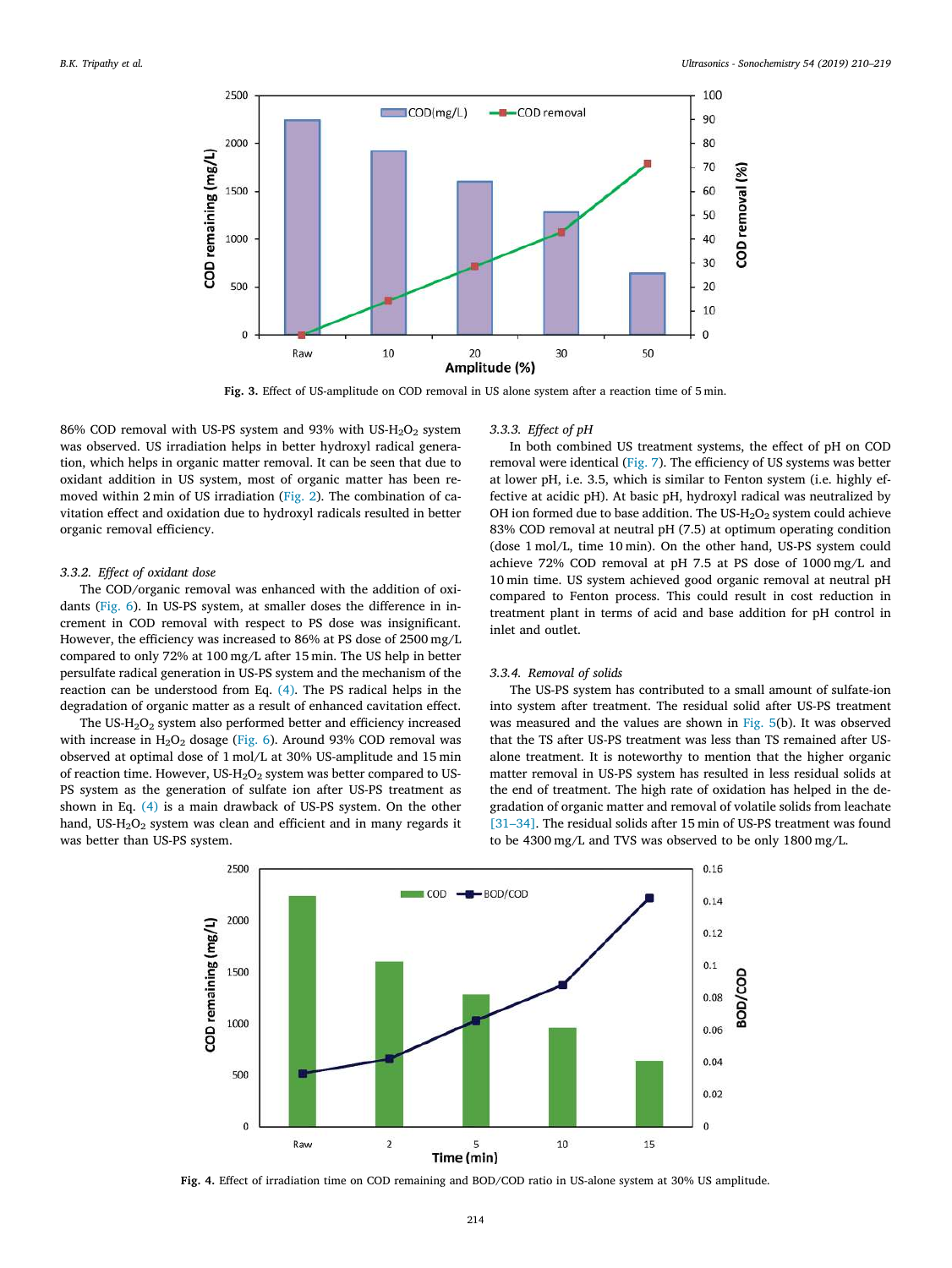<span id="page-5-0"></span>

<span id="page-5-1"></span>**Fig. 5.** Solids remaining at 30% US amplitude with respect to a) US irradiation time in US-alone system, and b) PS dosage in US-PS system after 10 min.



Fig. 6. Effect of PS and H<sub>2</sub>O<sub>2</sub> dosages on COD removal at 30% US amplitude and 10 min US irradiation.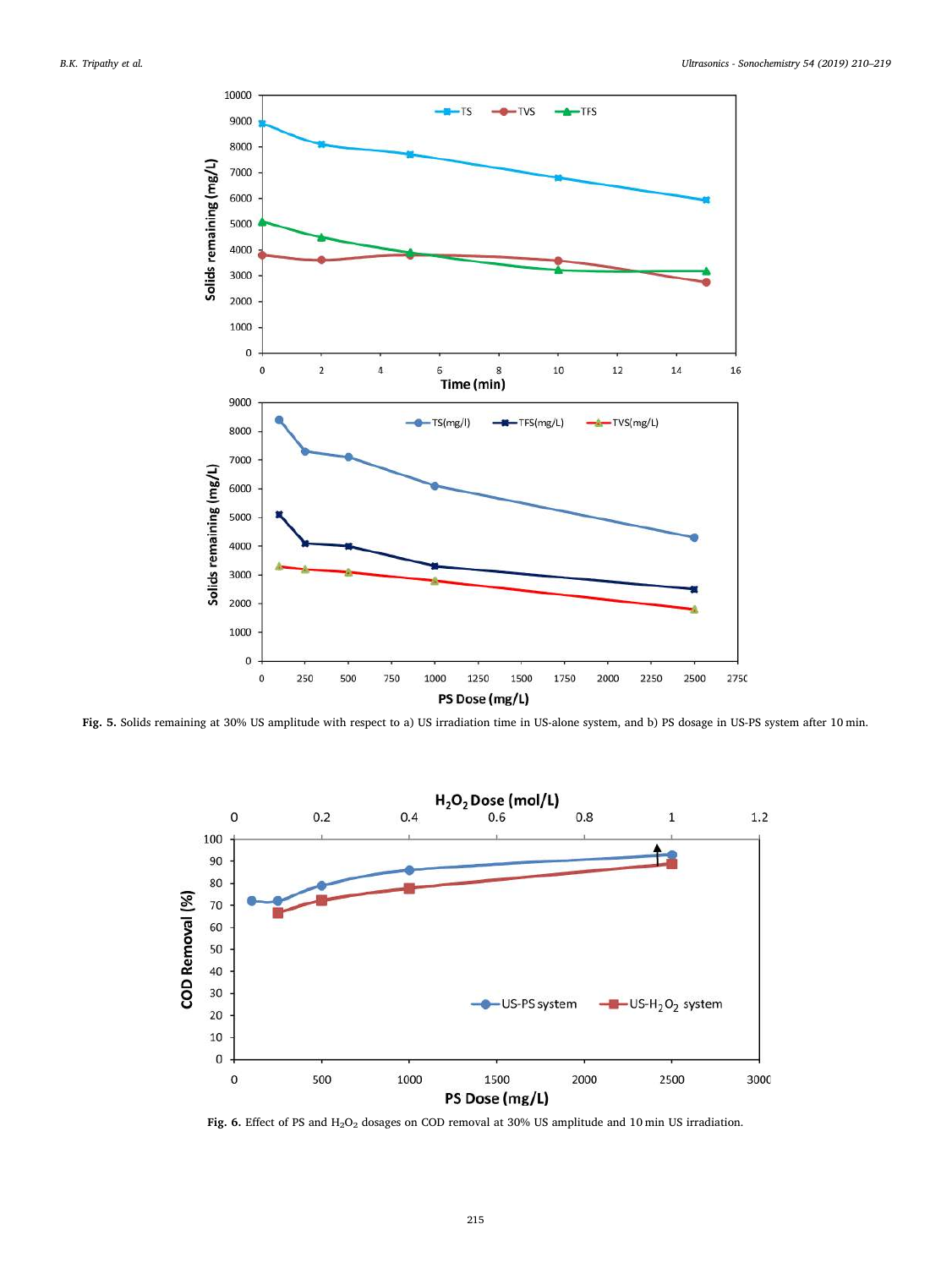<span id="page-6-0"></span>

Fig. 7. Effect of pH on COD removal in US-PS (1000 mg/L) and US-H<sub>2</sub>O<sub>2</sub> (1 mol/L) system (10 min at 30% US amplitude).

<span id="page-6-1"></span>

| Table 3                                                             |
|---------------------------------------------------------------------|
| Comparison of COD or TOC removal efficiencies of landfill leachate. |

| Leachate characteristics                                                                                                                                                   | Treatment process                                                                                                                                                                                                                                                                                                                                                                                                                        | Removal efficiency (%)                                                                                                         | References                                                        |
|----------------------------------------------------------------------------------------------------------------------------------------------------------------------------|------------------------------------------------------------------------------------------------------------------------------------------------------------------------------------------------------------------------------------------------------------------------------------------------------------------------------------------------------------------------------------------------------------------------------------------|--------------------------------------------------------------------------------------------------------------------------------|-------------------------------------------------------------------|
| BOD/COD<br>$COD$ (mg/L)                                                                                                                                                    |                                                                                                                                                                                                                                                                                                                                                                                                                                          |                                                                                                                                |                                                                   |
| 2033<br>0.0741<br>4770<br>0.0733<br>$3930 + 62$<br>-<br>4400<br>0.1863<br>3896<br>0.0007<br>$10623 + 3.06\%$<br>< 0.013<br>19,180-20,448<br>$0.05 - 0.09$<br>2240<br>0.036 | Sono-activated persulfate oxidation<br>Ultrasound irradiation<br>Combined sonolysis and Fenton process<br>Ultrasound/ $H_2O_2$ system<br>Electro-Fenton treatment<br>Coagulation-flocculation process using poly-ferric sulfate as coagulant<br>Combined sodium persulfate/ $H_2O_2$ based advanced oxidation process<br>Ultrasound irradiation<br>Ultrasound-H <sub>2</sub> O <sub>2</sub> oxidation<br>Ultrasound-persulfate oxidation | 77.3 (TOC)<br>52.84 (COD)<br>86.9 (COD)<br>56 (COD)<br>82 (TOC)<br>56.38 (COD)<br>81 (COD)<br>67 (COD)<br>93 (COD)<br>86 (COD) | [26]<br>[31]<br>[35]<br>[36]<br>[37]<br>[38]<br>[39]<br>This work |

*Note:* COD and TOC denotes chemical oxygen demand and total organic carbon, respectively.

### *3.4. Comparison with other studies*

The landfill leachate treatment efficiency (COD removal) was investigated under different treatment combinations like US system, coagulation followed by US irradiation, and US added with oxidants  $(H<sub>2</sub>O<sub>2</sub>$  and PS). The maximum efficiency observed under each combination of this current investigation and its comparison with similar studies are shown in [Table 3.](#page-6-1) It can be clearly observed that in this research, US system, US-H<sub>2</sub>O<sub>2</sub> oxidation, and US-PS oxidation yielded maximum COD removal of 65%, 93%, and 86% at optimum experimental conditions. The reported treatment efficiencies are higher or comparable to other treatment techniques like combined sonolysis and Fenton process, sono-activated persulfate oxidation, electro-Fenton treatment etc. Therefore, on account of high COD removal efficiency, increase in biodegradability of leachate and reasonable solid removal efficacy, the proposed US- $H_2O_2$  oxidation and US-PS oxidation can be an attractive treatment technique for abatement of mature landfill leachate.

### *3.5. Statistical analysis of CCD, response surface plots and optimization*

The effect of three experimental parameters (PS dose,  $H_2O_2$  dose and US amplitude) and their simultaneous interactions were investigated using the CCD and the values of variable levels for 20 experimental runs are shown in [Table 2](#page-2-0). Design Expert 10.0 software was used to analyze the experimental data for analysis of variance (ANOVA) and find out the simultaneous interaction between the input variables

with the response, i.e. COD removal (%). The accuracy of the developed model and statistical significance were analyzed using the factors like correlation coefficient  $(R^2)$ , F-test, P-value, coefficient of variation (C.V.) etc. [\[40\]](#page-9-17). The correlation between the experimental parameters (PS dose,  $H_2O_2$  dose and US amplitude) and COD removal efficiency of landfill leachate was expressed in terms of a second order quadratic Equation as shown in Eq. [\(5\)](#page-6-2).

<span id="page-6-2"></span>
$$
CODEemoval (\%) = 72.38 - 0.00658X1 + 9.386X2 + 0.0354X3 + 0.00313X1X2 + 0.3813X2X3 - 9.997X22 - 0.00468X32
$$
\n(5)

where  $X_1$ ,  $X_2$ , and  $X_3$  are the actual values of the variables of PS dose, H2O<sup>2</sup> dose and US amplitude, respectively. The results of analysis of variance (ANOVA) for COD removal along with quadratic summary statistics are shown in [Table 4](#page-7-0). The developed model has shown a pvalue of 0.0003 with lack of fit of 0.0083 indicates that the model is significant for the present study. The model has also shown a  $R^2$  value of 0.916, which indicates a good fitting of the experimental data. The linear fitting between experimental COD removal (%) and RSM model predicted COD removal (%) is depicted in [Fig. 8\(](#page-7-1)a), which indicates good fitting of experimental data with predicted data. Moreover, [Fig. 8\(](#page-7-1)b) represents the variation of residuals with respect to 20 experimental runs, and it is clear that all the residuals are within  $\pm$  3%. So it can be concluded that our developed RSM model could predict the COD removal (%) with high accuracy. Adeq precision indicates the signal to noise ratio and a ratio greater than 4 is desirable for a valid model. More, the Adeq precision of 14. 31 indicate that the signal is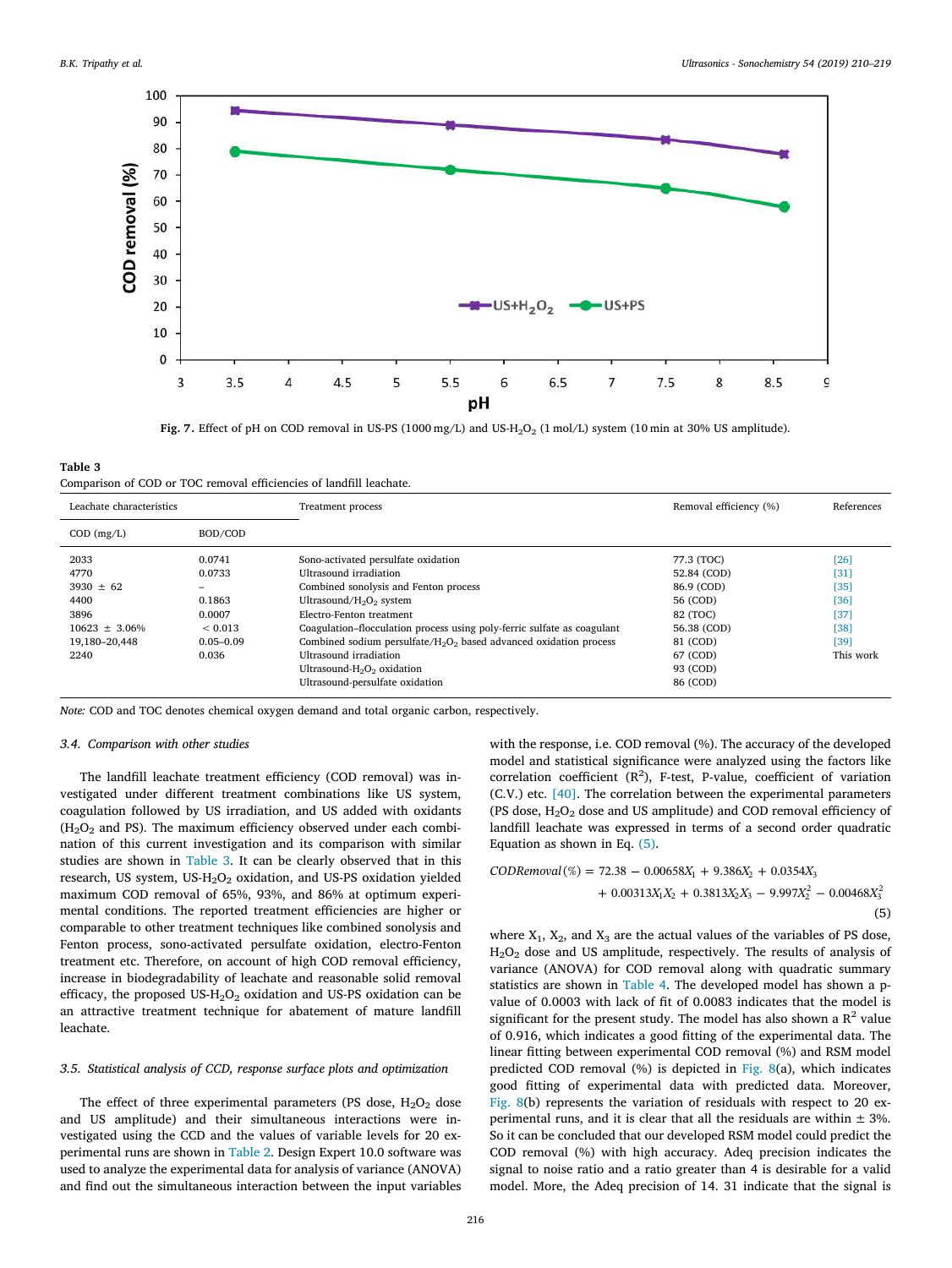#### <span id="page-7-0"></span>**Table 4**

The analysis of variance (ANOVA) and quadratic summary statistics for the quadratic RSM model.

| Source of<br>variation | Sum of<br>Squares | DF           | Mean Square           | F Value  | p-value | Status      |
|------------------------|-------------------|--------------|-----------------------|----------|---------|-------------|
| Model                  | 630.38            | 9            | 75.59778              | 12.1702  | 0.0003  | Significant |
| $X_1$                  | 14.03             | $\mathbf{1}$ | 14.03038              | 2.258698 | 0.1638  |             |
| $X_2$                  | 6.23              | 1            | 6.22686               | 1.002438 | 0.3403  |             |
| $X_3$                  | 15.30             | 1            | 15.29925              | 2.462967 | 0.1476  |             |
| $X_1X_2$               | 11.91             | 1            | 11.9072               | 1.916895 | 0.1963  |             |
| $X_1X_3$               | 29.80             | 1            | 29.7992               | 4.79726  | 0.0533  |             |
| $X_2X_3$               | 14.91             | 1            | 14.9058               | 2.399628 | 0.1524  |             |
| $X_1^2$                | 46.04             | 1            | 46.04269              | 7.412238 | 0.0215  |             |
| $X_2^2$                | 7.3826            | 1            | 7.3826                | 1.188497 | 0.3012  |             |
| $X_3^2$                | 10.1131           | $\mathbf{1}$ | 10.1131               | 1.628069 | 0.2308  |             |
| Residual               | 62.11713          | 10           | 6.211713              |          |         |             |
| Lack of Fit            | 57.19438          | 5            | 11.43888              | 11.62    | 0.0088  | Significant |
| Pure Error             | 4.92275           | 5            | 0.98455               |          |         |             |
| Cor Total              | 742.4972          | 19           |                       |          |         |             |
| Std. Dev.              | 2.492331          |              | <b>PRESS</b>          | 441.8122 |         |             |
| Mean                   | 77.8925           |              | R-Squared             | 0.91634  |         |             |
| $C.V.$ $(\%)$          | 3.199706          |              | <b>Adeq Precision</b> | 14.31068 |         |             |
|                        |                   |              |                       |          |         |             |

*Note*: DF and CV denotes degree of freedom and coefficient of variation, respectively.

sufficient and the model can be used to navigate the design space. The lower value of C.V. (i.e. 3.2%) indicates better reproducibility of data and which is also within the satisfactory range (0.5–13.5%) [\[27\]](#page-9-11).

The contour plot and surface plot showing the effect of independent variables, i.e. PS dose and  $H_2O_2$  dose, on COD removal is shown in [Fig. 9\(](#page-8-4)a) and (b), respectively. Similarly, [Fig. 9\(](#page-8-4)c) and (d) show the relationship between COD removal with US-amplitude and  $H_2O_2$  dose whereas [Fig. 9\(](#page-8-4)e) and (f) shows combined effect of US-amplitude and PS dose on COD removal. The contour plot shows that COD removal increases with  $H_2O_2$  dose. However, increase in PS dose result in scavenging action of sulfate and hydroxyl radicals, which reduces the COD removal efficiency. On the other hand, COD removal increased with respect to PS dose when  $H_2O_2$  was not present as observed from surface plot. The  $H_2O_2$  dose and US-amplitude has synergetic effect on COD removal efficiency. The COD removal efficiency enhanced due to both US-amplitude and  $H_2O_2$  dose. The contour plot shows that 100% removal could be obtained with a US amplitude of greater than 50%. The US radiation enhanced the generation of hydroxyl radicals due to its thermal effect as well as cavitation effect. Similar results were reported where organic matter removal was improved with US power and PS dose on the basis of CCD experiments [\[31\];](#page-9-15) however, the main objective of this study was to optimize the US amplitude and oxidant dose. Subsequently, the desirability function approach through design expert software was used to optimize the experimental conditions so as to maximize the COD removal (%) with the help of developed model. The developed RSM model has predicted maximum COD removal of 98.3% at an optimized experimental condition as follows: PS dose of 4700 mg/ L,  $H_2O_2$  dose of 0.7 mol/L and US amplitude of 49% with a desirability function value of 1.0. The whole experimental investigation indicate that the addition of persulfate and  $H_2O_2$  in the presence of US irradiation has a great prospective to treat mature landfill leachate.

The COD removal predicted at optimal US amplitude and oxidant dose was validated by conducting experiment at 49% US amplitude, 0.7 mol/L  $H_2O_2$  dose and 4700 mg/L PS dose. The experiments were carried out for 5 min at pH 8 (raw leachate pH value). Under this condition, 86% COD removal was achieved in  $US/H_2O_2/PS$  system, whereas the COD removal in only US (at 50% amplitude) and no US/ oxidants (blank experiment with only mechanical stirring) were 71% and < 2%, respectively. However, 60% COD removal was achieved in the presence of PS and  $H_2O_2$  with mechanical stirring under similar condition (at 300 rpm for 5 min). Overall, these observations indicate

<span id="page-7-1"></span>



**Fig. 8.** (a) COD removals observed in experiments and predicted by RSM, and (b) the COD residuals obtained in CCD experiment.

that mechanical stirring was not responsible for COD removal from leachate.

## **4. Conclusions**

In this study, US system has been combined with other treatment systems and comparison of US-alone, US-coagulation and US-PS/ $H_2O_2$ systems were discussed. The optimum US amplitude was found out to be 30% in US-alone treatment. Use of US alone system for leachate treatment lead to a maximum COD removal efficiency of 65% at US time 15 min and amplitude of 30%. Moreover, US-alone system helped in improving biodegradability of leachate sample and BOD/COD ratio increased to 0.142. On the other hand, 78% COD removal was observed in US treatment with pretreated sample under same conditions. US-PS system achieved maximum COD removal efficiency of 86% at PS dose of 2500 mg/L and US time of 15 min, 30% amplitude. Similar experiment with US-H<sub>2</sub>O<sub>2</sub> system resulted in 93% COD removal at 1 mol/L of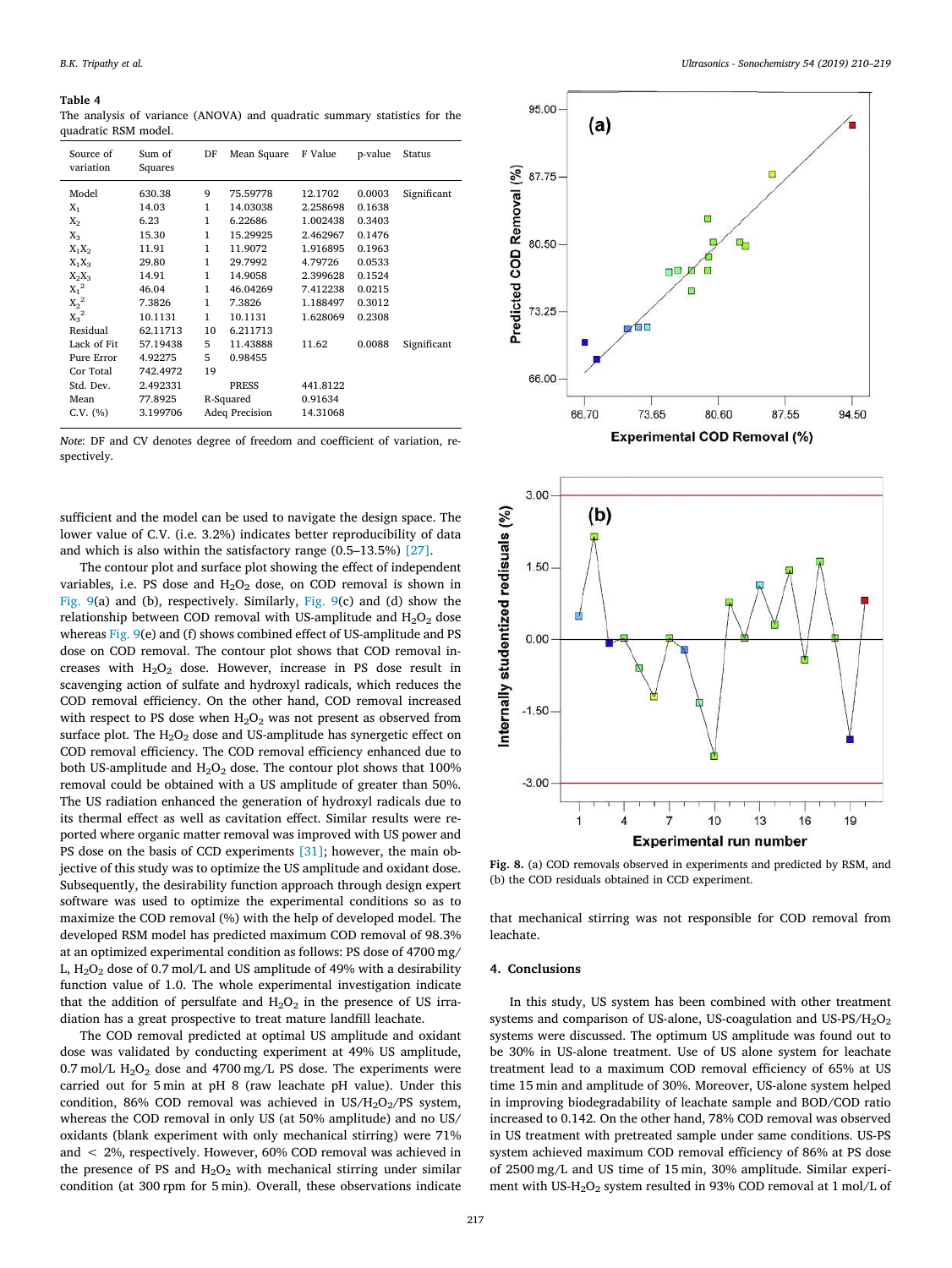<span id="page-8-4"></span>

Fig. 9. Contour and response surface plots showing the effect of PS dose, H<sub>2</sub>O<sub>2</sub> dose and US amplitude on COD removal (%).

H2O<sup>2</sup> dose, 15 min US time and 30% amplitude. Highest COD removal was observed at acidic pH (3.5) compared to basic pH (9.5) due to less generation of hydroxyl radical at basic pH. US-alone system resulted in removal of VSS and TSS due to high energy supplied by US. In US-PS system residual TS was less than initial TS due to removal of volatile and suspended organic carbon. The combined US-PS/ $H_2O_2$  system can provide efficient treatment solution for landfill leachate treatment in the future. However, pilot scale study should be done in the future to address the concern for energy cost and operational cost in US system for leachate treatment.

#### **References**

- <span id="page-8-0"></span>[1] M. Bis, A. Montusiewicz, J. Ozonek, S. Pasieczna-Patkowska, Application of hydrodynamic cavitation to improve the biodegradability of mature landfill leachate, Ultrason. Sonochem. 26 (2015) 378–387, [https://doi.org/10.1016/j.ultsonch.2015.](https://doi.org/10.1016/j.ultsonch.2015.03.003) [03.003.](https://doi.org/10.1016/j.ultsonch.2015.03.003)
- <span id="page-8-1"></span>[2] S. Renou, J.G. Givaudan, S. Poulain, F. Dirassouyan, P. Moulin, Landfill leachate treatment: review and opportunity, J. Hazard. Mater. 150 (2008) 468–493, [https://](https://doi.org/10.1016/j.jhazmat.2007.09.077) [doi.org/10.1016/j.jhazmat.2007.09.077.](https://doi.org/10.1016/j.jhazmat.2007.09.077)
- <span id="page-8-2"></span>[3] [A. Abbas, G. Jingsong, L.Z. Ping, P.Y. Ya, W.S. Al-rekabi, Review on land fill lea](http://refhub.elsevier.com/S1350-4177(18)31313-0/h0015)[chate treatments, Am. J. Appl. Sci. 6 \(2009\) 672–684.](http://refhub.elsevier.com/S1350-4177(18)31313-0/h0015)
- <span id="page-8-3"></span>[4] A. Vilar, M. Eiroa, C. Kennes, M.C. Veiga, Optimization of the landfill leachate treatment by the Fenton process, Water Environ. J. 27 (2013) 120–126, [https://doi.](https://doi.org/10.1111/j.1747-6593.2012.00333.x)